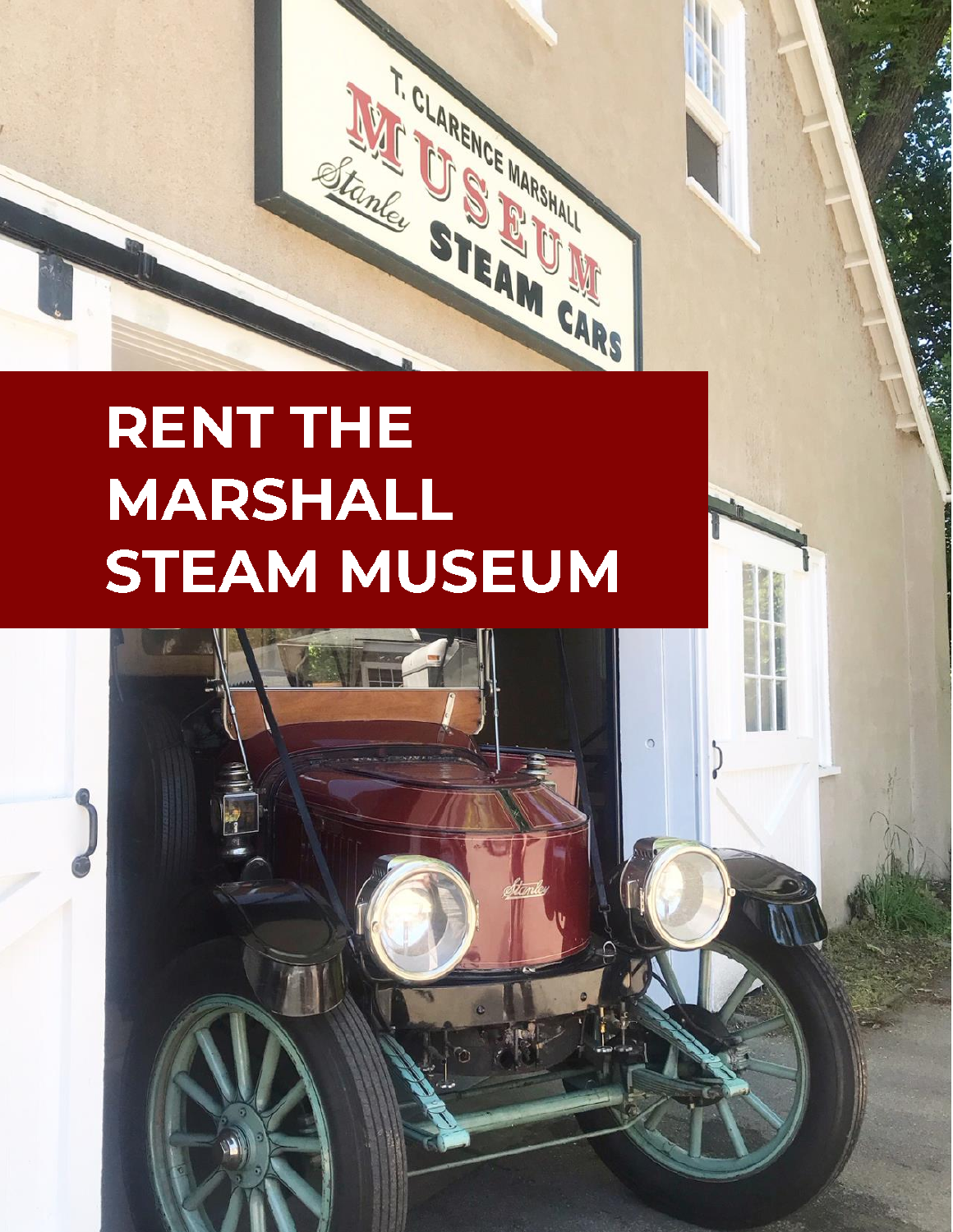## **HOST AN UNFORGETTABLE EVENT**

in a unique venue ׇ֧֬

The Marshall Steam Museum may be rented alone or in combination with other add-ons, making for a truly memorable occasion!

There is a 4-hour minimum rental period, which includes set-up and breakdown. If your reception itself is 4 hours, you will likely need to add 2–3 additional hours for set-up and clean-up.

By pre-arrangement, the rental may also include use of available folding tables. The museum has four 6-foot folding tables and two 4-footers available (for use *inside* the museum only), with patrons responsible for set-up and return of items to their original locations. Additional items may be rented or supplied by the renter. There may be additional fees for extraordinary set-up, removal or subsequent cleaning. More details are outlined in the event contract.

The facility may be rented on days when the museum is not open for public events or tours. Please inquire when selecting a date.

### *Rental Fees*

- \$750 for 4 hours (including set-up & clean-up); typical rental is 6 hours for \$950
- Add-ons are available with 4-hour museum rental

\$250 nonrefundable deposit required to secure a date



**Marshall Steam Museum at Auburn Heights** 3000 Creek Rd, Yorklyn DE 19736 302-239-2386 | Admin@AuburnHeights.org | AuburnHeights.org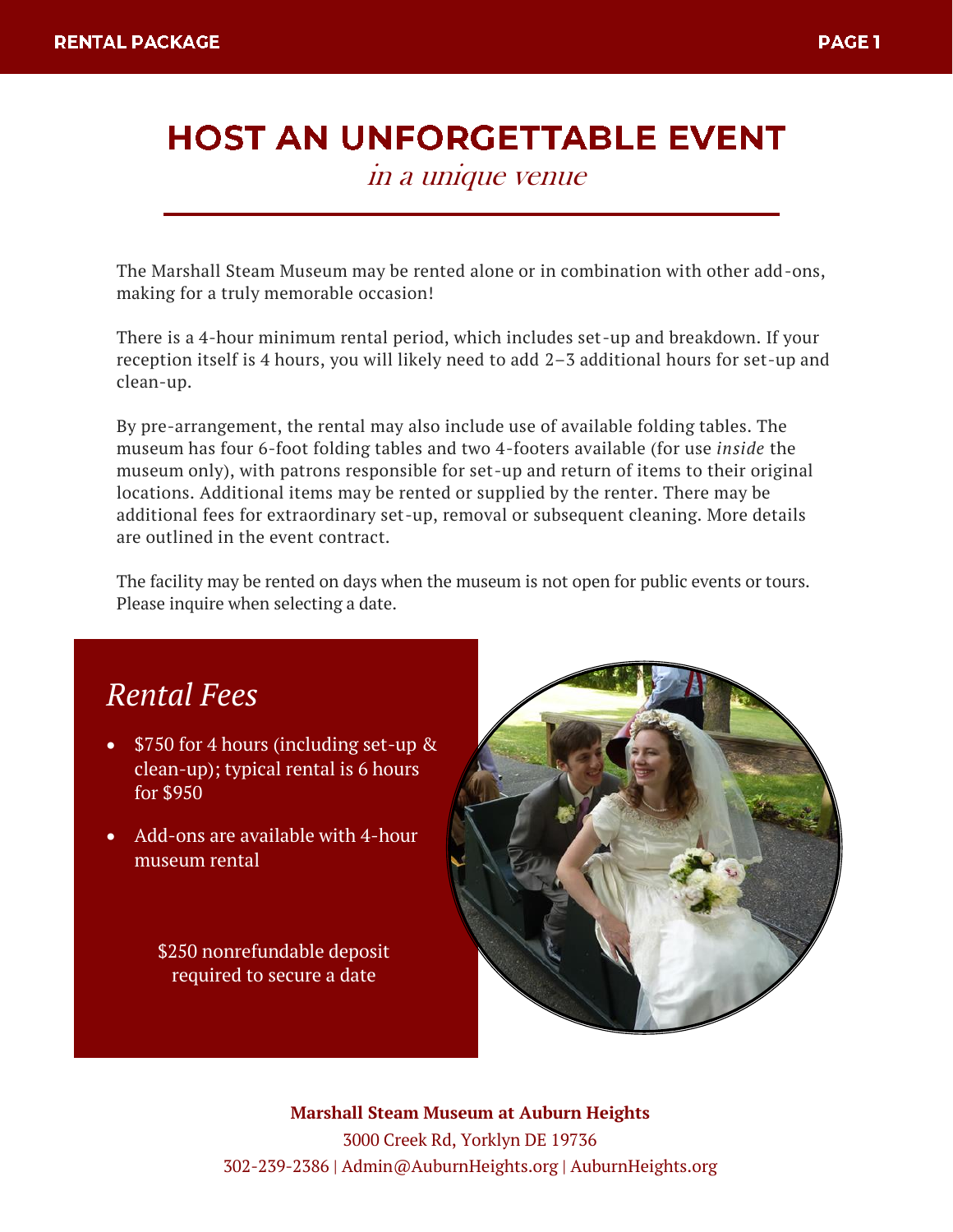## **FREQUENTLY ASKED QUESTIONS**

#### *Are there restrictions on decorations?*

Decorations (such as floral arrangements, table settings, or centerpieces) are welcome but may not be placed in or on display cases or artifacts. Because the Marshall Steam Museum is an older building with historic collections, we ask that patrons be mindful and respectful of the displays when making their decorating plans. The space has some areas where banners may be hung or images displayed on a screen, so please inquire about these options, if interested.

All decorations must be removed at the end of the event and picked up by 5 pm on the next business day (*note: the museum is not open/staffed on Sundays*). No confetti, rice, birdseed, balloons, flammable props, or live animals are permitted.

#### *Is photography allowed?*

Photography is encouraged, but all visitors must remain behind the stanchions to take photos. For an additional fee, patrons may add a photo-op experience; see the add-ons section for more information.

#### *May I serve food and/or hire a caterer?*

Food may be served in pre-arranged locations; however, open flames are strictly prohibited, including sternos, chafing dishes or candles. Electrified heating units (crock pots and hot plates) are allowed, but please note that multiple units (in particular, coffeepots) will overload circuits if plugged in at the same location. Staff can advise on optimum positioning.

Patrons are responsible for supplying all food and beverages or arranging for any desired catering services. No refrigeration or kitchen facilities are available.

#### *How many guests does the museum hold?*

The museum can accommodate up to 100 people for a standing reception and approximately 60 if seated at tables. The museum has four 6-foot folding tables and two 4-foot tables. Additional items must be rented or supplied by the renter.

#### *What happens if something is damaged or stolen?*

Renters are responsible for any damage that occurs as a result of the event, including damage to the building, fixtures, equipment and personal property.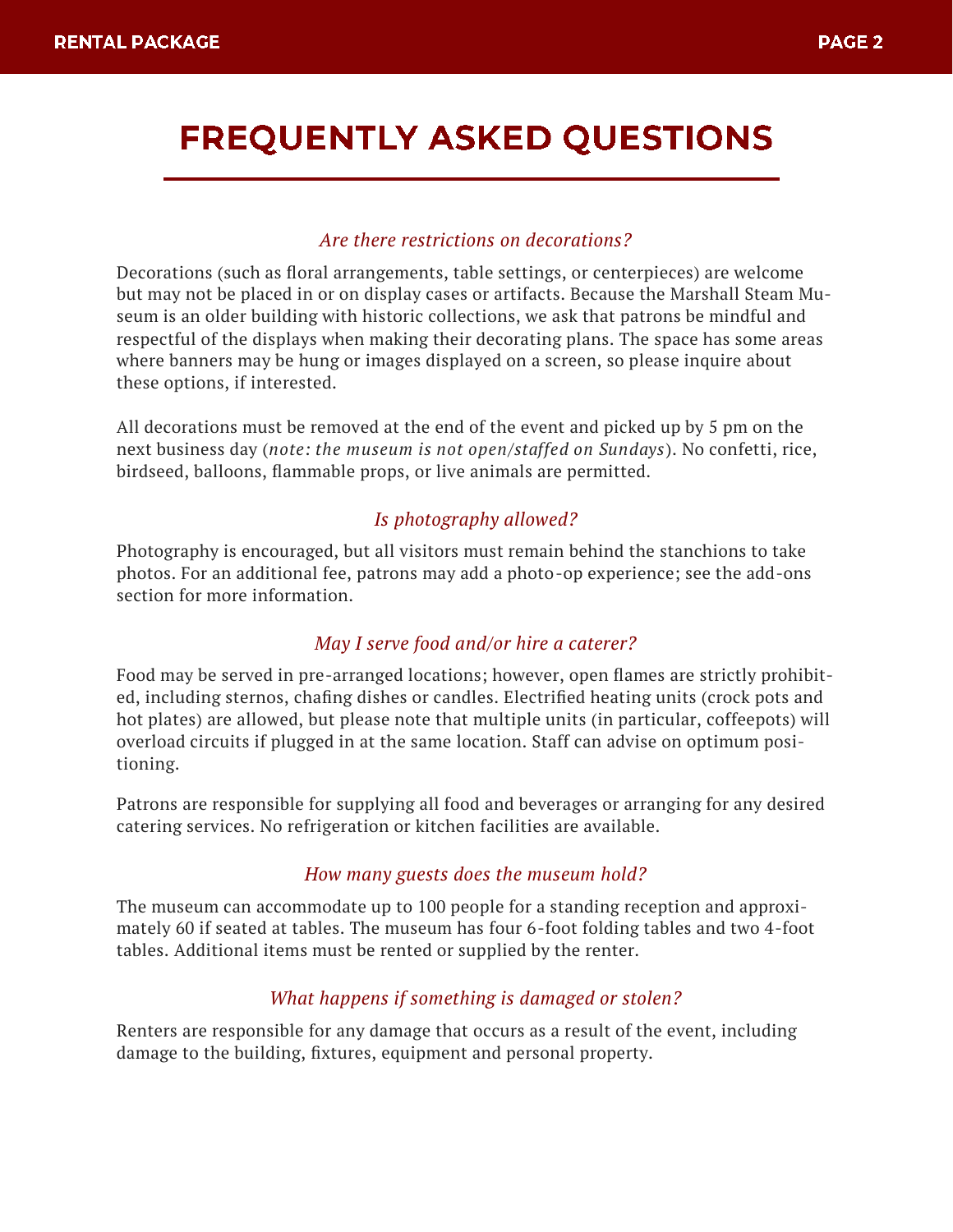*make your experience extraordinary*

**ADD-ON** 



## *Antique Auto Photo-Op*

Allow guests to get in on the fun at your special event by including a photoop inside the museum! Guests will have the opportunity to don period hats, dusters (coats), and other props, climb into one of the museum's antique autos and snap a special "selfie."

#### *Pricing*

\$500 for 1-hour photo session (with minimum 4-hour museum rental). A museum attendant will assist guests in safely climbing in/out of the vehicle and will remain present for the 1-hour photo-op activity.

#### *Vehicle Selection*

The museum will identify the vehicle to be used, typically a 4-door touring car that can withstand repeated use. We apologize that the more delicate Packards and other museum autos are not suitable for use with photo-ops.

#### *Other Rules*

- Food and drink are not permitted inside the vehicle.
- Guests are responsible for taking all photos and must remain within the area designated for photos to prevent injury or damage to other collection vehicles.
- Guests must adhere to the direction of the attendant to assure their safety and the security of the vehicle.